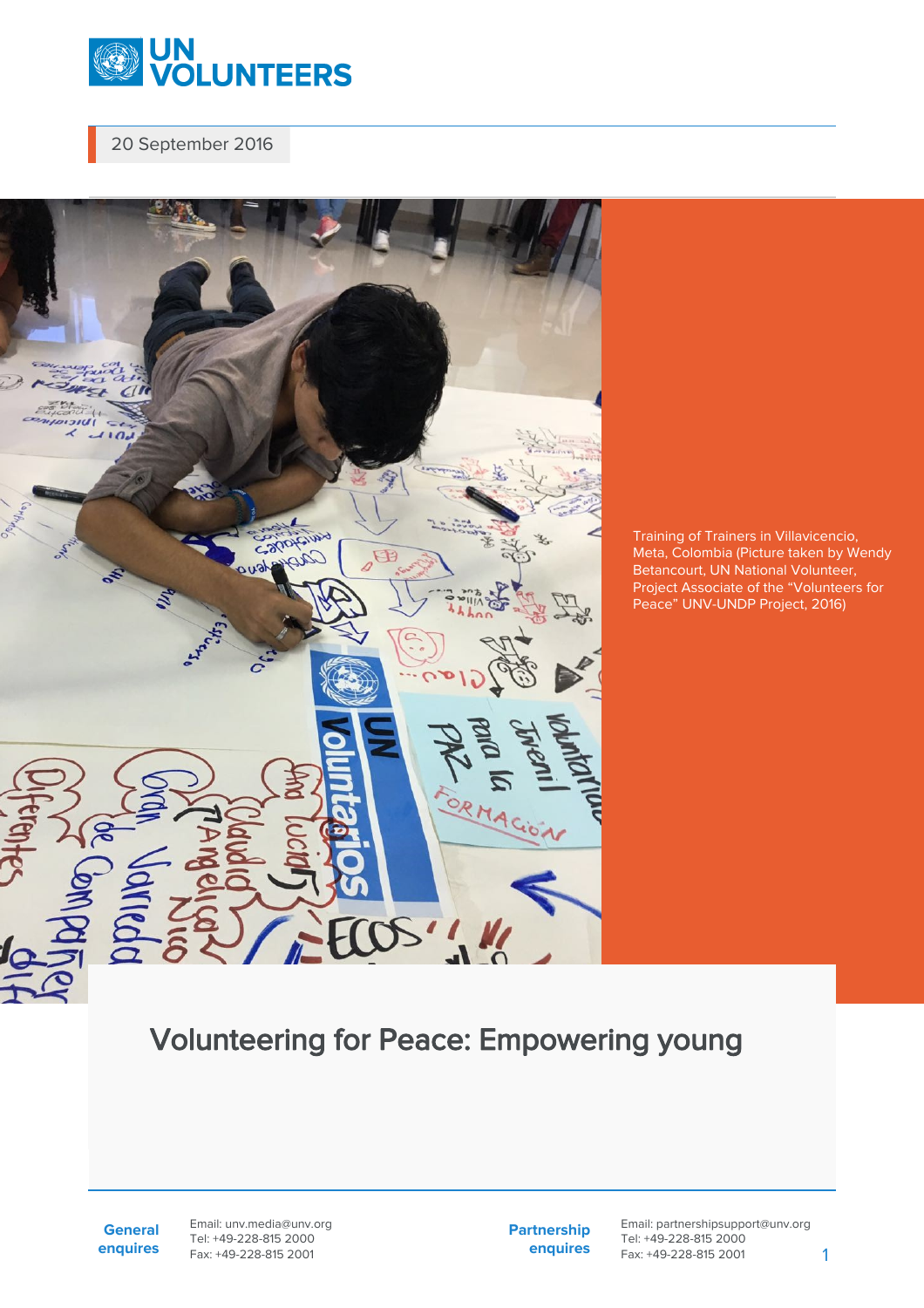

## volunteers as actors for peace in Colombia

UNV together with UNDP Colombia are implementing the "Volunteers for Peace" project aiming at strengthening the capacities and awareness of young volunteers and activists about the peace process, peace education and reintegration.

This year, the theme of the International Day of Peace is "The Sustainable Development Goals: Building Blocks for Peace." The Agenda 2030 for Sustainable Development is the newly adopted plan of action for all countries that seeks to eradicate poverty, protect the planet and ensure prosperity for all through a collaborative partnership.

The focus of this International Day of Peace is on understanding the interdependence between development and peace. The 17 Sustainable Development Goals cannot be achieved in contexts where peace and security are not guaranteed. At the same time, the conditions for peace cannot be created in societies that do not tackle development challenges in a constructive manner.

In the effort of promoting a holistic approach towards peace where peace is not only the absence of war but the necessary conditions for the well-being of all, in collaboration with the United Nations Development Program (UNDP), the United Nations Volunteers (UNV) programme is supporting activities on peace education and community-based reintegration with youth in Colombia.

In the midst of its peace process, the immediate signing of the peace agreement between the Government of Colombia and the FARC guerrilla appears as a crucial step, but many challenges remain. The post agreement phase needs to ensure the end of direct violence, but should also act as a catalyst to generate the conditions for sustainable peace and development.

In this spirit, UNV together with UNDP Colombia are implementing the "Volunteers for Peace" project aiming at strengthening the capacities and awareness of young volunteers and activists about the peace process, peace education and reintegration.

A series of trainings are taking place in 4 regions of the country (Antioquia, Meta, Nariño and Norte de Santander), where young people in their communities are broadening their knowledge on peace, youth participation and empowerment, as well as volunteerism and the peace agreements signed in La Habana. Empowered youth leaders and volunteers are

General Email: unv.media@unv.org **enquires** Fax: +49-228-815 2001 Tel: +49-228-815 2000

**Partnership enquires**

Email: partnershipsupport@unv.org Tel: +49-228-815 2000 Fax: +49-228-815 2001 2